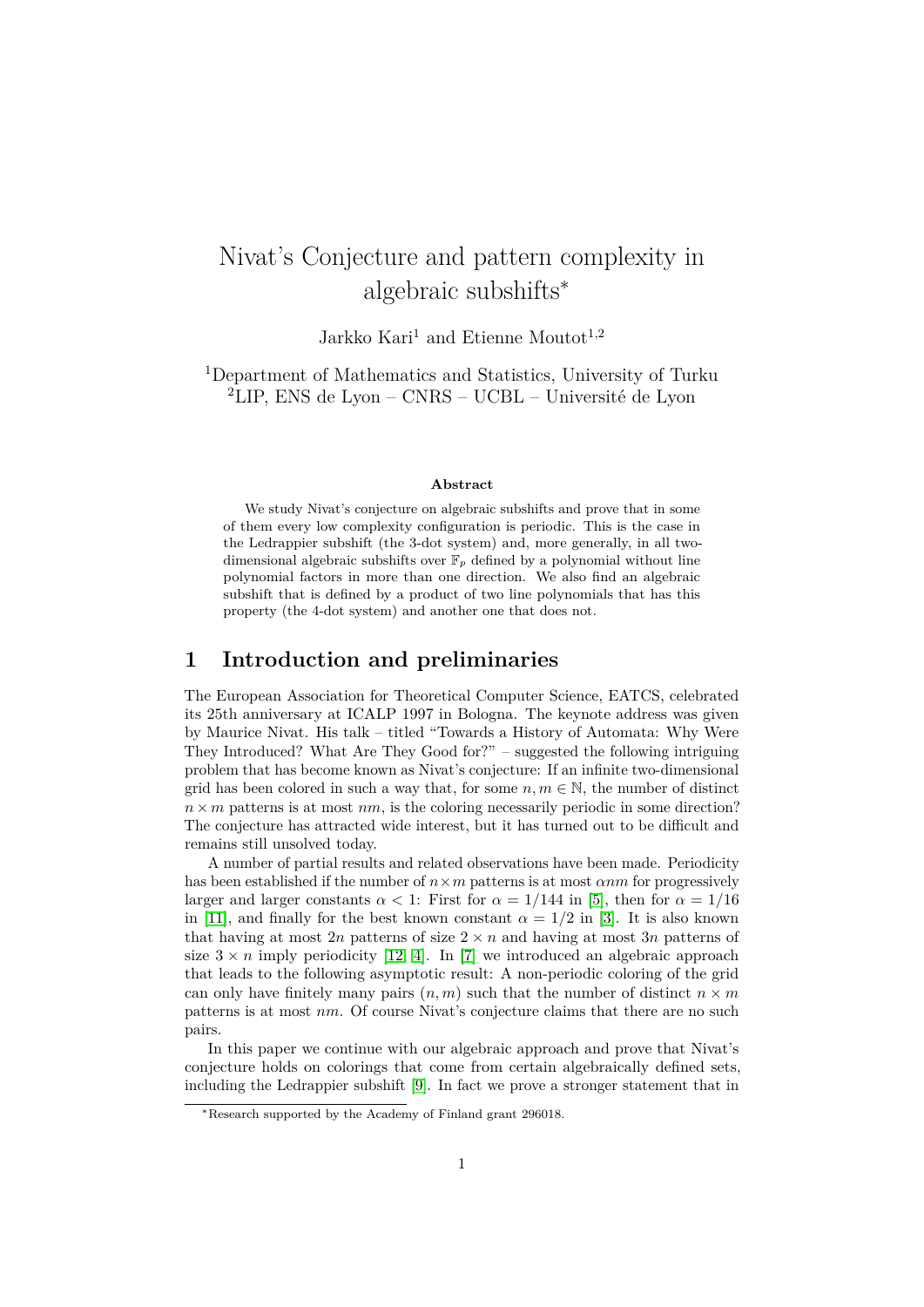these sets periodicity is implied if for any shape – not necessarily a rectangle – the number of patterns of that shape is at most the size of the shape. Even more: if a coloring has any non-trivial annihilator over  $\mathbb Z$  (terms explained below) then it is periodic.

To make the statement precise we recall some terminology. For a finite alphabet *A*, colorings  $c \in A^{\mathbb{Z}^2}$  of the two-dimensional grid by elements of *A* are called (twodimensional) *configurations*. Typically we use notation  $c_{\mathbf{n}}$  for the color  $c(\mathbf{n}) \in A$  of cell  $\mathbf{n} \in \mathbb{Z}^2$ . Basic operations on  $A^{\mathbb{Z}^2}$  are *translations*: for any  $\mathbf{t} \in \mathbb{Z}^2$  the translation  $\tau_{\mathbf{t}} : A^{\mathbb{Z}^2} \longrightarrow A^{\mathbb{Z}^2}$  by **t** is defined by  $\tau_{\mathbf{t}}(c)_{\mathbf{n}} = c_{\mathbf{n}-\mathbf{t}}$ , for all  $c \in A^{\mathbb{Z}^2}$  and all  $\mathbf{n} \in \mathbb{Z}^2$ . We call a configuration *c periodic* if  $\tau$ **t**(*c*) = *c* for some non-zero **t**  $\in \mathbb{Z}^2$ , and we call **t** a *vector of periodicity*. If there are two linearly independent vectors of periodicity then *c* is *two-periodic*. In this case it is easy to see that there are horizontal and vertical vectors of periodicity  $(k, 0)$  and  $(0, k)$  for some  $k \neq 0$ , and consequently a vector of periodicity in every rational direction. We call *c one-periodic* if it is periodic but not two-periodic.

Colorings  $p \in A^D$  of a finite shape  $D \subset \mathbb{Z}^d$  are called *D*-patterns, or simply patterns. The set of  $D$ -patterns that appear in a configuration  $c$  is denoted by  $P(c, D)$ , that is,

$$
P(c,D) = \{\tau_{\mathbf{t}}(c)_{|D} \mid \mathbf{t} \in \mathbb{Z}^2 \}.
$$

We say that *c* has *low complexity* with respect to shape *D* if  $|P(c, D)| \leq |D|$ , and we call *c* a *low complexity configuration* if it has low complexity with respect to some finite *D*. Otherwise *c* is a *high complexity configuration*. Low complexity configurations come up naturally in practical setups, e.g. in crystallography particles may attach to each other only in very limited ways. Moreover, there are interesting mathematical problems associated to them, including the famous Nivat's conjecture discussed above:

**Conjecture** (Maurice Nivat 1997). Let  $c \in A^{\mathbb{Z}^2}$  be a two-dimensional configuration. *If c* has low complexity with respect to some rectangle  $D = \{1, \ldots, n\} \times \{1, \ldots, m\}$ *then c is periodic.*

The analogous claim in dimensions higher than two fails, as does an analogous claim in two dimensions for many other shapes than rectangles [\[1\]](#page-10-7).

To study the conjecture algebraically we replace the colors by integers, or elements of some other integral domain  $R$ , and express the configuration  $c$  as a formal power series  $c(X, Y)$  over two variables X and Y in which the coefficient of monomial  $X^i Y^j$  is  $c_{i,j}$ , for all  $i, j \in \mathbb{Z}$ . Note that the exponents of the variables range from  $-\infty$  to  $+\infty$ . In the following also polynomials may have negative powers of variables so all polynomials considered are actually Laurent polynomials. Let us denote by  $R[X^{\pm 1}, Y^{\pm 1}]$  and  $R[[X^{\pm 1}, Y^{\pm 1}]]$  the sets of such polynomials and power series, respectively, with coefficients in domain *R*. We call a power series  $c \in R[[X^{\pm 1}, Y^{\pm 1}]]$  *finitary* if its coefficients take only finitely many different values. Since we color the grid using finitely many colors, configurations are identified with finitary power series.

Multiplying configuration  $c \in R[[X^{\pm 1}, Y^{\pm 1}]]$  by a monomial corresponds to translating it, and the periodicity of the configuration by vector  $\mathbf{t} = (n, m)$  is then equivalent to  $(X^nY^m - 1)c = 0$ , the zero power series. More generally, we say that polynomial  $f \in R[X^{\pm 1}, Y^{\pm 1}]$  *annihilates* power series *c* if the formal product  $fc$  is the zero power series. The set of polynomials that annihilates a power series is a polynomial ideal, and is denoted by

$$
Ann_R(c) = \{ f \in R[X^{\pm 1}, Y^{\pm 1}] \mid fc = 0 \}.
$$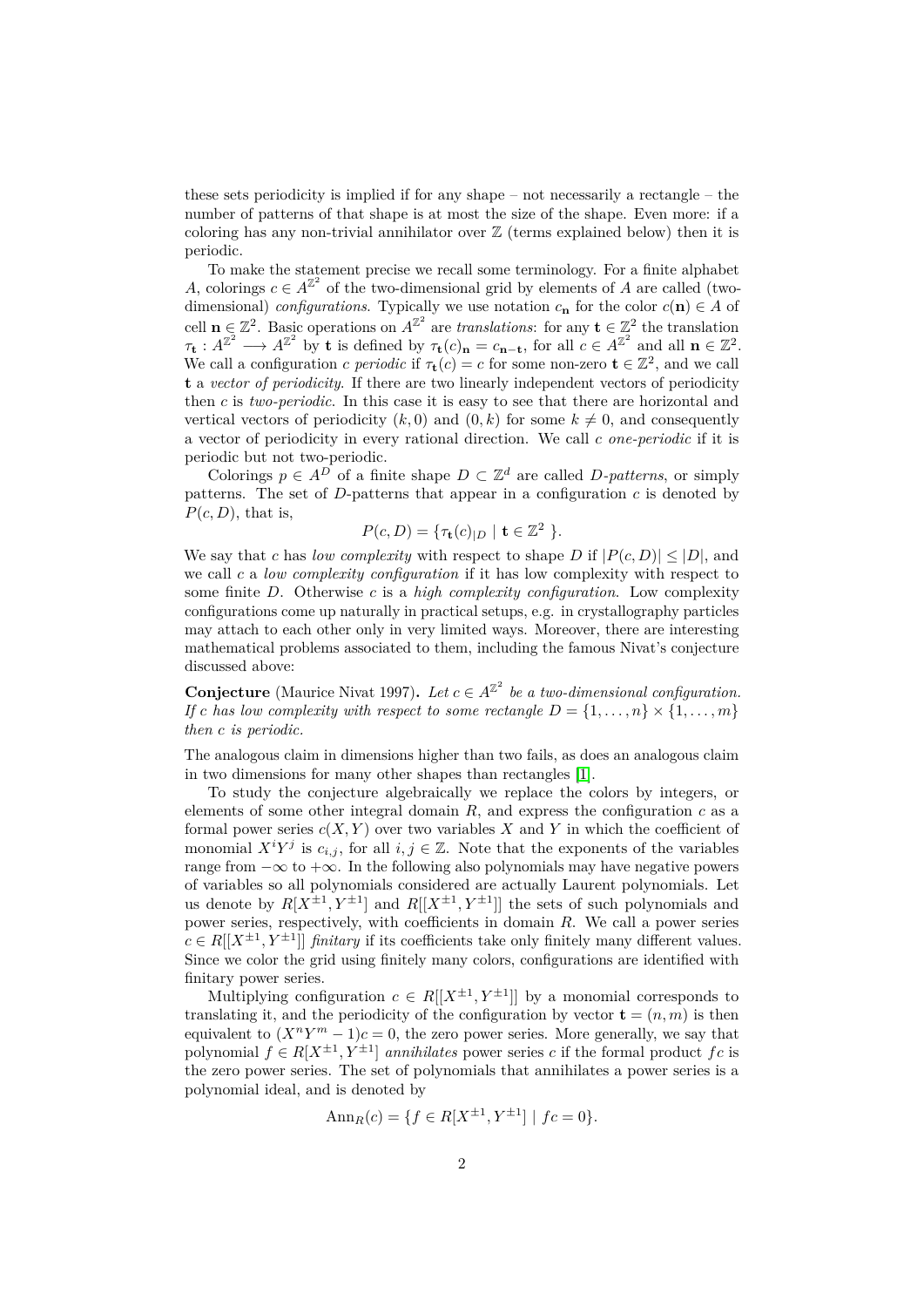We observed in [\[7\]](#page-10-5) that, in the case  $R = \mathbb{Z}$ , if a configuration has low complexity with respect to some shape then it is annihilated by some non-zero polynomial  $f \neq 0$ . The proof works unchanged for an arbitrary field *R*.

<span id="page-2-0"></span>**Lemma 1** ([\[7\]](#page-10-5)). Let R be a field or  $R = \mathbb{Z}$ . Let  $c \in R[[X^{\pm 1}, Y^{\pm 1}]]$  be a low *complexity configuration. Then AnnR*(*c*) *contains a non-zero polynomial.*

One of the main results of [\[7\]](#page-10-5) states that, in the case  $R = \mathbb{Z}$ , if a configuration *c* is annihilated by a non-zero polynomial then it has annihilators of particularly nice form:

<span id="page-2-1"></span>**Theorem 2** ([\[7\]](#page-10-5)). Let  $c \in \mathbb{Z}[[X^{\pm 1}, Y^{\pm 1}]]$  be a configuration (a finitary power series) *annihilated by some non-zero polynomial. Then there exists non-zero*  $(i_1, j_1), \ldots, (i_m, j_m) \in \mathbb{Z}^2$  such that

$$
(X^{i_1}Y^{j_1}-1)\cdots(X^{i_m}Y^{j_m}-1)\in Ann_{\mathbb{Z}}(c).
$$

Unlike Lemma [1](#page-2-0) this theorem does not generalize to all cases when *R* is a field.

For a polynomial  $f = \sum a_{i,j} X^i Y^j$ , we call  $\text{supp}(f) = \{(i,j) \mid a_{i,j} \neq 0\}$  its *support*. A *line polynomial* is a polynomial with its terms aligned all on the same line: *f* is a line polynomial in direction  $\mathbf{u} \in \mathbb{Z}^2 \setminus \{0\}$  if and only if supp(*f*) contains at least two elements and for some  $\mathbf{n} \in \mathbb{Z}^2$  we have  $\text{supp}(f) \subseteq {\mathbf{n} + r\mathbf{u} \mid r \in \mathbb{Q}}.$ Note that the annihilator provided by Theorem [2](#page-2-1) is a product of line polynomials. A central feature of line polynomials is that any configuration that is annihilated by a line polynomial is periodic in the direction of the line polynomial [\[7\]](#page-10-5).

If *R* is a finite field and if  $f \in R[X^{\pm 1}, Y^{\pm 1}]$  is a non-zero polynomial then we define the set

$$
X_f = \{c \in R[[X^{\pm 1}, Y^{\pm 1}]] \mid fc = 0\}
$$

of all configurations that *f* annihilates and call it the *algebraic subshift* defined by *f*. It is a subshift of finite type (SFT, see [\[10\]](#page-10-8) for the symbolic dynamics terminology). We have that  $c \in X_f \iff f \in \text{Ann}_R(c) \iff fc = 0.$ 

By Lemma [1](#page-2-0) all low complexity configurations belong to algebraic subshifts when the symbols are renamed as elements of a finite field. It is thus enough to consider Nivat's conjecture on elements of algebraic subshifts: if the conjecture is false then there is a counter example configuration that belongs to an algebraic subshift. This is the approach taken in this work. We consider various algebraic subshifts and see whether low complexity implies periodicity in these subshifts. When this is the case we say that the subshift has the *generalized Nivat property*. We prove that an algebraic subshift  $X_f$  has the generalized Nivat property if the defining polynomial *f* does not have line polynomial factors in two different directions.

The paper is organized as follows. In Section [2](#page-3-0) we consider as a particular example the well known Ledrappier subshift, also known as the 3-dot system, and prove that any low complexity configuration in the Ledrappier subshift is periodic. In Section [3](#page-4-0) we generalize this result to all algebraic subshifts where the defining polynomial does not have line polynomial factors in more than one direction. This includes, for example, the space-time diagrams of all additive cellular automata over finite fields. In Section [4](#page-6-0) we consider the 4-dot system defined by polynomial  $(1 + X)(1 + Y)$  over  $\mathbb{F}_2$  and prove that it also has the generalized Nivat property although the defining polynomial has horizontal and vertical line polynomial factors, while the analogous system defined by  $(1 + X^2)(1 + Y^2)$  does not have the property.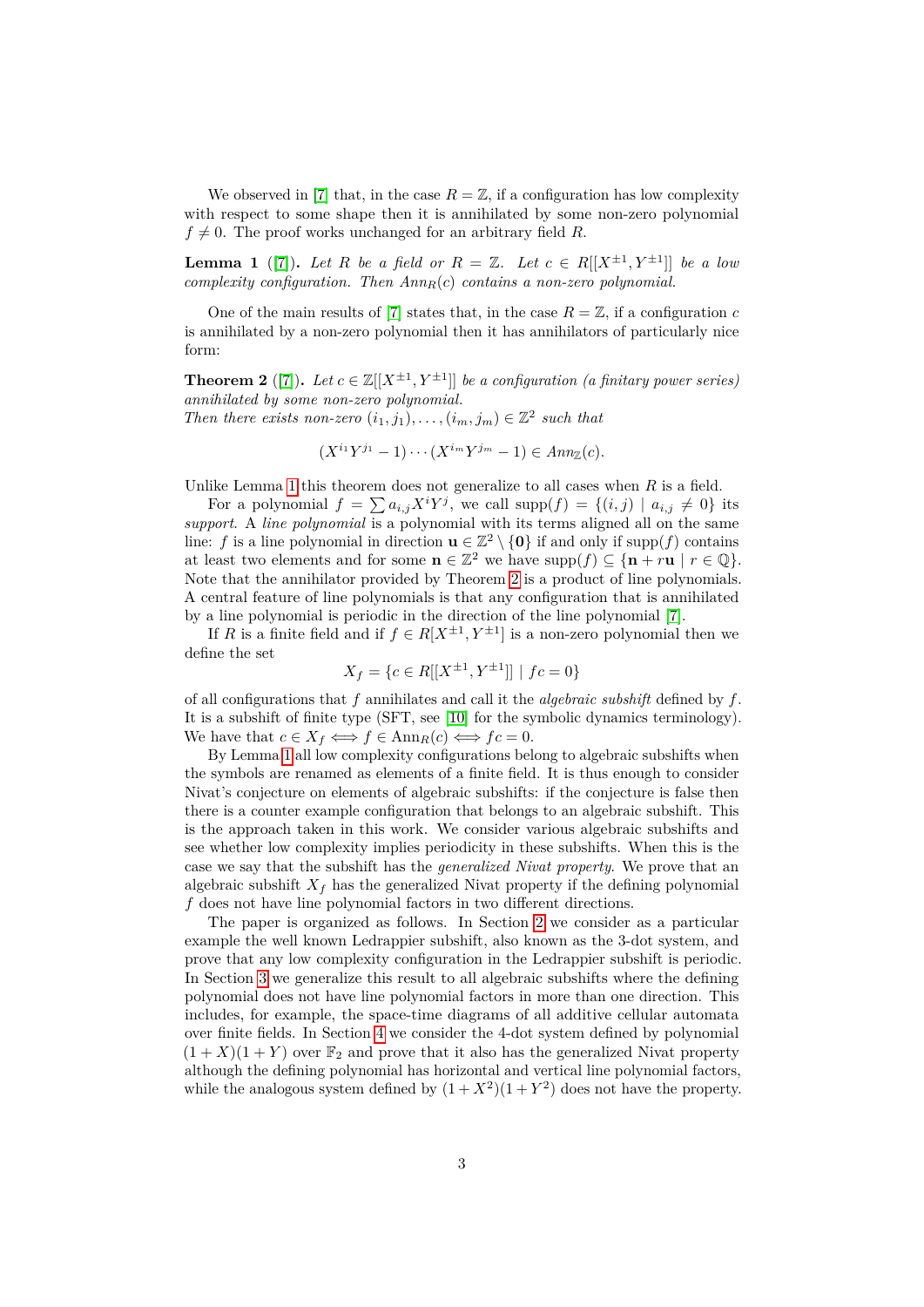# <span id="page-3-0"></span>**2 The Ledrappier Subshift**

The Ledrappier subshift, or the 3-dot system, consists of the configurations over the binary alphabet  $\mathbb{F}_2$  that are annihilated by the polynomial  $1+X+Y \in \mathbb{F}_2[X^{\pm 1}, Y^{\pm 1}]$ .

**Definition 1** ([\[9\]](#page-10-6)). The Ledrappier subshift *L is the algebraic subshift*  $X_{f_L}$  *over*  $\mathbb{F}_2$  *defined by the annihilator*  $f_L = 1 + X + Y$ .

In this work we relate the generalized Nivat property to the number of line polynomial factors of the defining annihilator. It turns out that *f<sup>L</sup>* has none.

A visual way of seeing if a polynomial has a line polynomial factor is to look at the shape of the convex hull of its support: the convex hull has parallel sides in the directions of its line polynomial factors. To be more precise, we need some definitions of discrete geometry. The closed half plane in a direction  $\mathbf{v} \in \mathbb{Z}^2 \setminus \{\mathbf{0}\}\$ is the set  $\overline{H}_{\mathbf{v}} = {\mathbf{x} \in \mathbb{Z}^2 | \mathbf{x} \cdot \mathbf{v} \ge 0}$ , and the open half plane  $H_{\mathbf{v}}$  is defined analogously to contain those  $\mathbf{x} \in \mathbb{Z}^2$  that satisfy  $\mathbf{x} \cdot \mathbf{v} > 0$ . The boundary of the half plane is  $\overline{H}_{\mathbf{v}} \setminus H_{\mathbf{v}}$ . We say that a finite set  $D \subseteq \mathbb{Z}^2$  has an *outer edge* perpendicular to **v** ∈  $\mathbb{Z}^2$  \ {0} if there is **x** ∈ *D* such that  $D \subseteq$  **x** +  $\overline{H}_\mathbf{v}$  and there are at least two elements of *D* on the boundary  $\mathbf{x} + (\overline{H}_{\mathbf{v}} \setminus H_{\mathbf{v}})$ . See Fig. [1](#page-3-1) for an illustration.



<span id="page-3-1"></span>Figure 1: The set of black cells has an outer edge perpendicular to vector **v**.

<span id="page-3-2"></span>**Lemma 3.** Let  $q, h$  be non-zero polynomials such that  $supp(q)$  has an outer edge *perpendicular to* **v***. Then also supp*(*gh*) *has an outer edge perpendicular to* **v***.*

*Proof.* Let vector  $\mathbf{u} \in \mathbb{Z}^2 \setminus \{0\}$  be perpendicular to **v**. By the hypotheses of the lemma there are  $\mathbf{x} \in \mathbb{Z}^2$  and a line polynomial  $\alpha$  in the direction **u** such that  $\supp(g) \subseteq \mathbf{x} + \overline{H}_{\mathbf{v}}$  and  $\supp(g - \alpha) \subseteq \mathbf{x} + H_{\mathbf{v}}$ . Here  $\alpha$  contains the terms of *g* along the boundary of the half plane  $\mathbf{x} + H_{\mathbf{v}}$ . Analogously, for any non-zero polynomial *h* there exists  $y \in \mathbb{Z}^2$  and polynomial  $\beta \neq 0$  that is either a monomial or a line polynomial in the direction **u** such that  $\text{supp}(h) \subseteq \mathbf{y} + \overline{H}_{\mathbf{y}}$  and  $\text{supp}(h-\beta) \subseteq \mathbf{y} + H_{\mathbf{y}}$ . But then  $\text{supp}(gh) \subseteq \mathbf{x} + \mathbf{y} + \overline{H}_{\mathbf{y}}$  and  $\text{supp}(gh - \alpha\beta) \subseteq \mathbf{x} + \mathbf{y} + H_{\mathbf{y}}$ . Because  $\alpha\beta$ is a line polynomial in the direction **u**, this proves that the support of *gh* has an outer edge perpendicular to **v**.  $\Box$ 

**Corollary 4.** If  $f \neq 0$  has a line polynomial factor in the direction **u** then  $supp(f)$ *has outer edges perpendicular to* **v** *and* −**v***, where* **v** *is a vector perpendicular to* **u***.*

*Proof.* A line polynomial *g* in the direction **u** has outer edges perpendicular to **v** and −**v**. The claim then follows directly from Lemma [3.](#page-3-2)  $\Box$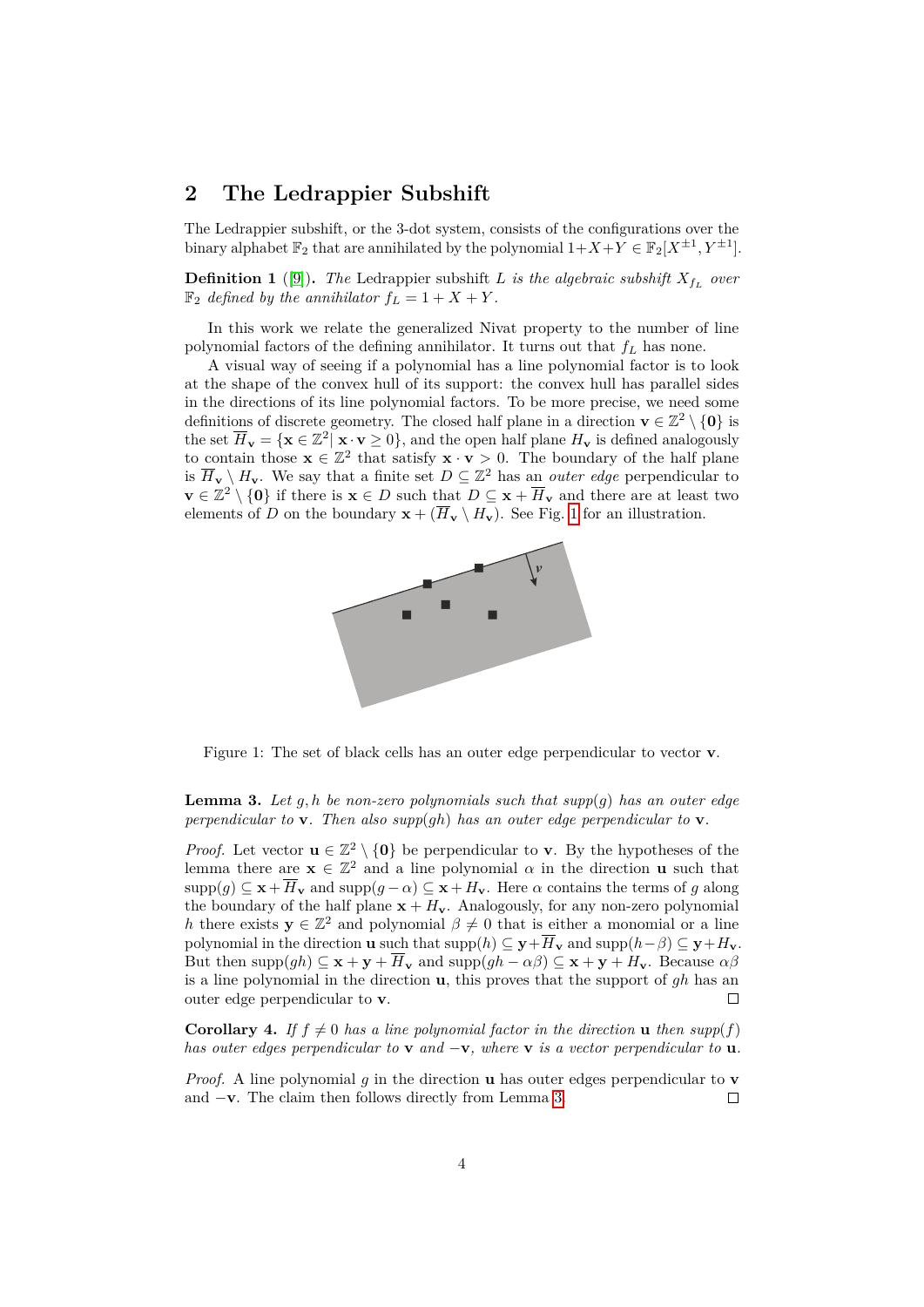Because the convex hull of  $\text{supp}(f_L)$  is a triangle, it does not have parallel outer edges and therefore no line polynomial factors.

<span id="page-4-1"></span>**Corollary 5.** *Polynomial*  $f_L = 1 + X + Y$  *has no line polynomial factors.* 

**Remark.** In fact, it is very easy to see that *f<sup>L</sup>* is an irreducible polynomial, which directly implies Corollary [5.](#page-4-1)

<span id="page-4-2"></span>Now we can prove that the Ledrappier subshift has the generalized Nivat property.

**Theorem 6.** *Any low complexity*  $c \in X_{f_L}$  *is periodic.* 

*Proof.* In this proof we are going to need annihilators of *c* over  $\mathbb{F}_2$  and over Z. We interpret *c* as a configuration over  $\mathbb{Z}$  using the renaming  $\mathbb{F}_2 \longrightarrow \mathbb{Z}$  that maps  $0_{\mathbb{F}_2} \mapsto 0_{\mathbb{Z}}$  and  $1_{\mathbb{F}_2} \mapsto 1_{\mathbb{Z}}$ . We write  $Ann_{\mathbb{Z}}(c)$  for the annihilator ideal of the configuration over  $\mathbb Z$  obtained after this renaming. We are going to prove the following stronger statement: if  $\text{Ann}_\mathbb{Z}(c)$  contains a non-zero polynomial then c is periodic. The result then follows from Lemma [1.](#page-2-0)

Let  $c \in L$  be non-periodic. We first prove that  $Ann_{\mathbb{F}_2}(c)$  is the principal ideal generated by  $f_L$ , that is, for every  $g \in \text{Ann}_{\mathbb{F}_2}(c)$  there exists  $\alpha \in \mathbb{F}_2[X^{\pm 1}, Y^{\pm 1}]$  such that  $g = \alpha f_L$ . First, let  $g \in Ann_{\mathbb{F}_2}(c)$  be a proper polynomial which means that all exponents of variables are non-negative. Because  $X = 1 + Y + f_L$  we can eliminate variable *X*: there exists a polynomial  $\alpha(X, Y)$  and a polynomial  $\beta(Y)$  in variable *Y* only such that  $g = \alpha(X, Y)f_L + \beta(Y)$ . Because both  $f_L$  and  $g$  are annihilators of  $c, \beta(Y) \in \text{Ann}_{\mathbb{F}_2}(c)$  as well.

If  $\beta \neq 0$  then it is either a single monomial (in which case  $c = 0$ ) or a line polynomial annihilator of *c*. Any configuration with a line polynomial annihilator is periodic in the direction of the polynomial. We conclude that  $\beta = 0$  so that  $g = \alpha f_L$ , as claimed.

Consider then arbitrary  $g \in \text{Ann}_{\mathbb{F}_2}(c)$  with possibly some negative exponents. Because  $g = X^i Y^j g'$  for some  $i, j \in \mathbb{Z}$  and a proper polynomial  $g' \in \text{Ann}_{\mathbb{F}_2}(c)$ , we conclude that also in this case  $g$  is a multiple of  $f<sub>L</sub>$ , and therefore we have that  $\text{Ann}_{\mathbb{F}_2}(c)$  is the principal ideal generated by  $f_L$ .

Now it remains to show that  $\text{Ann}_{\mathbb{Z}}(c)$ , the set of annihilators over  $\mathbb{Z}$ , is trivial. Suppose by contrary that there is a non-zero annihilator in  $\text{Ann}_{\mathbb{Z}}(c)$ . By Theorem [2](#page-2-1) there exists non-zero  $(i_1, j_1), \ldots, (i_m, j_m) \in \mathbb{Z}^2$  such that  $(X^{i_1}Y^{j_1}-1)\cdots(X^{i_m}Y^{j_m}-1)$  $1) \in Ann_{\mathbb{Z}}(c)$ . By performing computations modulo two instead, we have that  $(X^{i_1}Y^{j_1}-1)\cdots(X^{i_m}Y^{j_m}-1) \in \text{Ann}_{\mathbb{F}_2}(c)$ . But then this polynomial, which only has line polynomial factors, is a multiple of *fL*. All factors of line polynomials are line polynomials in the same direction (or monomials) so that all irreducible factors of *f<sup>L</sup>* are line polynomials, contradicting Corollary [5.](#page-4-1) Here we used the fact that every polynomial can be factored uniquely into its irreducible factors [\[2\]](#page-10-9).

 $\Box$ 

## <span id="page-4-0"></span>**3 Annihilators with Few Line Polynomial Factors**

One of the key element in the proof of Theorem [6](#page-4-2) is the fact that we can find an annihilator with one variable eliminated from it. It turns out that this is something we can do with other annihilators than *fL*, and to do so we will use some parts of *elimination theory*, so-called resultants. Everything needed to understand this paper will be introduced but for more, Cox's book [\[2\]](#page-10-9) is a good introduction.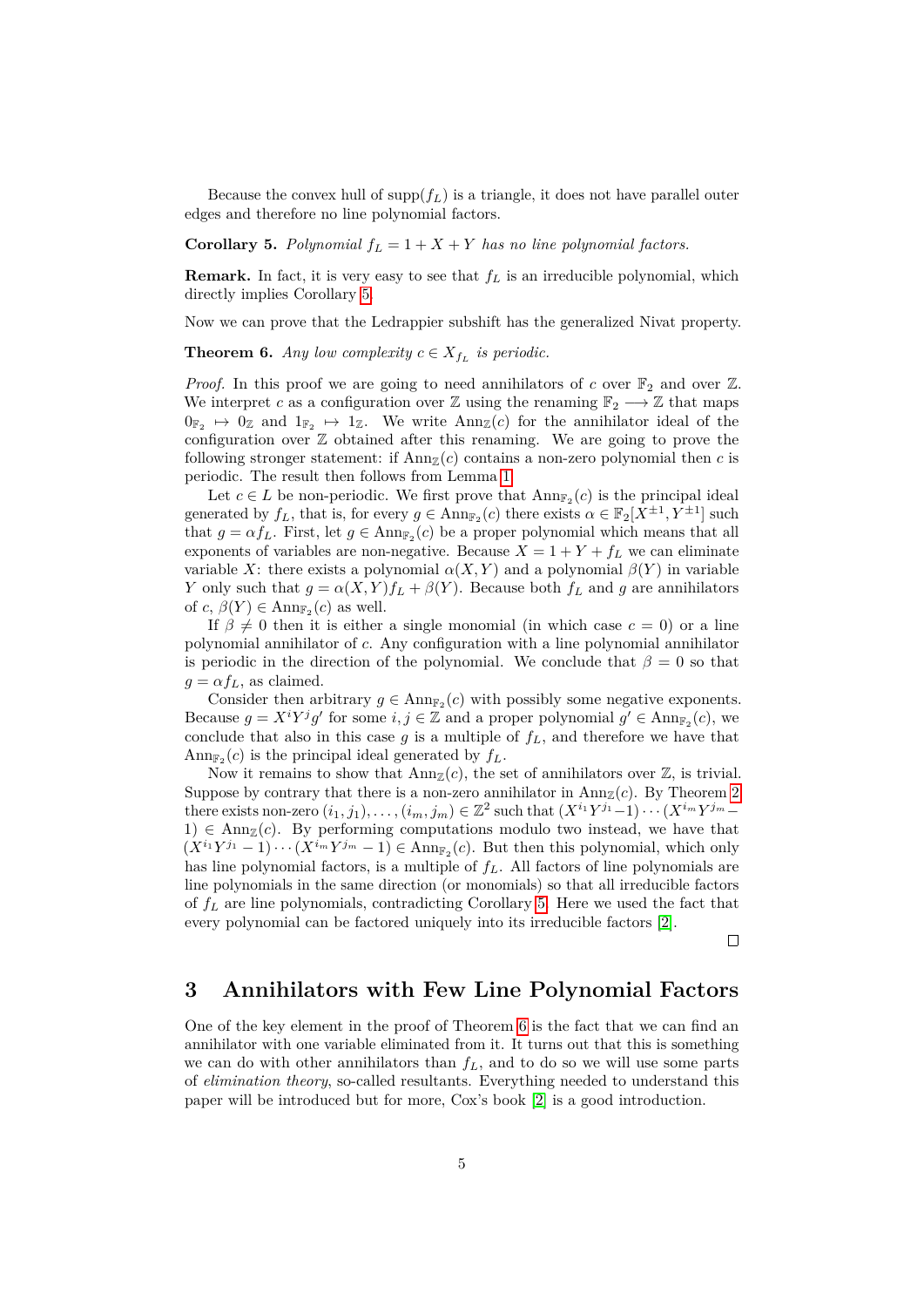### **3.1 Resultant**

Usually resultant are defined for proper polynomials, so in order to stick with usual definitions we define them likewise. We will still use them for talking about Laurent polynomials, which is not a problem since from a Laurent polynomial annihilator we can always obtain a proper one by multiplying it by a suitable monomial.

Let *R* be a field, e.g.  $R = \mathbb{F}_p$  for a prime *p*, and let  $K = R[Y]$  be the ring of polynomials with one variable *Y*. Then  $K[X] = R[X, Y]$  is the ring of polynomials with two variables over *R*. Resultant can be defined for polynomials with more than two variables, but two is all we need here. Resultant can be defined formally as a determinant of some matrix with coefficients in  $K$ , but for our purpose, all we need to know is that for any  $f, g \in R[X, Y]$ , there exists a polynomial  $\text{Res}_X(f, g) \in R[Y]$ in variable *Y* only with the following two properties:

<span id="page-5-1"></span>**Property 1.** *The polynomials f and g have a common factor in R*[*X, Y* ] *if and only if*  $Res_X(f,g) = 0$ *.* 

<span id="page-5-0"></span>**Property 2.** *There exist*  $\alpha, \beta \in R[X, Y]$  *such that* 

$$
\alpha f + \beta g = Res_X(f, g).
$$

The second property exactly states that we can find a linear combination of *f* and *g* that eliminates variable *X*.

<span id="page-5-2"></span>**Lemma 7.** *Let c be a power series over a field R. If c is annihilated by two non-zero polynomials f and g with no common factors then c is two-periodic.*

*Proof.* Using Property [2,](#page-5-0) let  $\alpha, \beta \in R[X, Y]$  be such that

$$
\alpha f + \beta g = \text{Res}_X(f, g).
$$

Because *f* and *g* are both annihilators of *c* so is  $\text{Res}_X(f,g)$ . Because *f* and *g* have no common factors, Property [1](#page-5-1) tells us that  $\text{Res}_X(f, q) \neq 0$ . We found an annihilator which is a line polynomial or a monomial (only with variable *Y* ) so *c* must be periodic along *Y* .

Symmetrically, there also exist  $\gamma, \delta \in R[X, Y]$  such that

$$
\gamma f + \delta g = \text{Res}_Y(f, g).
$$

 $\Box$ 

Again,  $\text{Res}_Y(f, q) \neq 0$ , so *c* is also periodic along X.

**Remark.** In [\[8\]](#page-10-10) we analyzed the structure of annihilator ideals of configurations over  $\mathbb Z$ , and an analogous result for the case of  $\mathbb Z$  follow from those considerations. We included here the simple proof above for the sake of completeness, and in order to cover also the case of arbitrary coefficient fields.

#### **3.2 Main Result**

<span id="page-5-3"></span>Now we can easily generalize Theorem [6.](#page-4-2) We consider an algebraic subshift  $X_f$ over a finite field  $\mathbb{F}_p$  defined by an annihilator  $f \in \mathbb{F}_p[X^{\pm 1}, Y^{\pm 1}]$ . A configuration  $c \in \mathbb{F}_p[[X^{\pm 1}, Y^{\pm 1}]]$  will also be interpreted as a configuration over  $\mathbb{Z}$  by mapping the symbols by  $a_{\mathbb{F}_p} \mapsto a_{\mathbb{Z}}$  for all  $a \in \{0, 1, \ldots, p-1\}$ . Then, as in the proof of Theorem [6,](#page-4-2) we can define both  $\text{Ann}_{\mathbb{F}_p}(c)$  and  $\text{Ann}_{\mathbb{Z}}(c)$ , and use the fact that any  $g \in \text{Ann}_{\mathbb{Z}}(c)$  is also in  $\text{Ann}_{\mathbb{F}_p}(c)$  when its coefficients are reduced modulo *p*.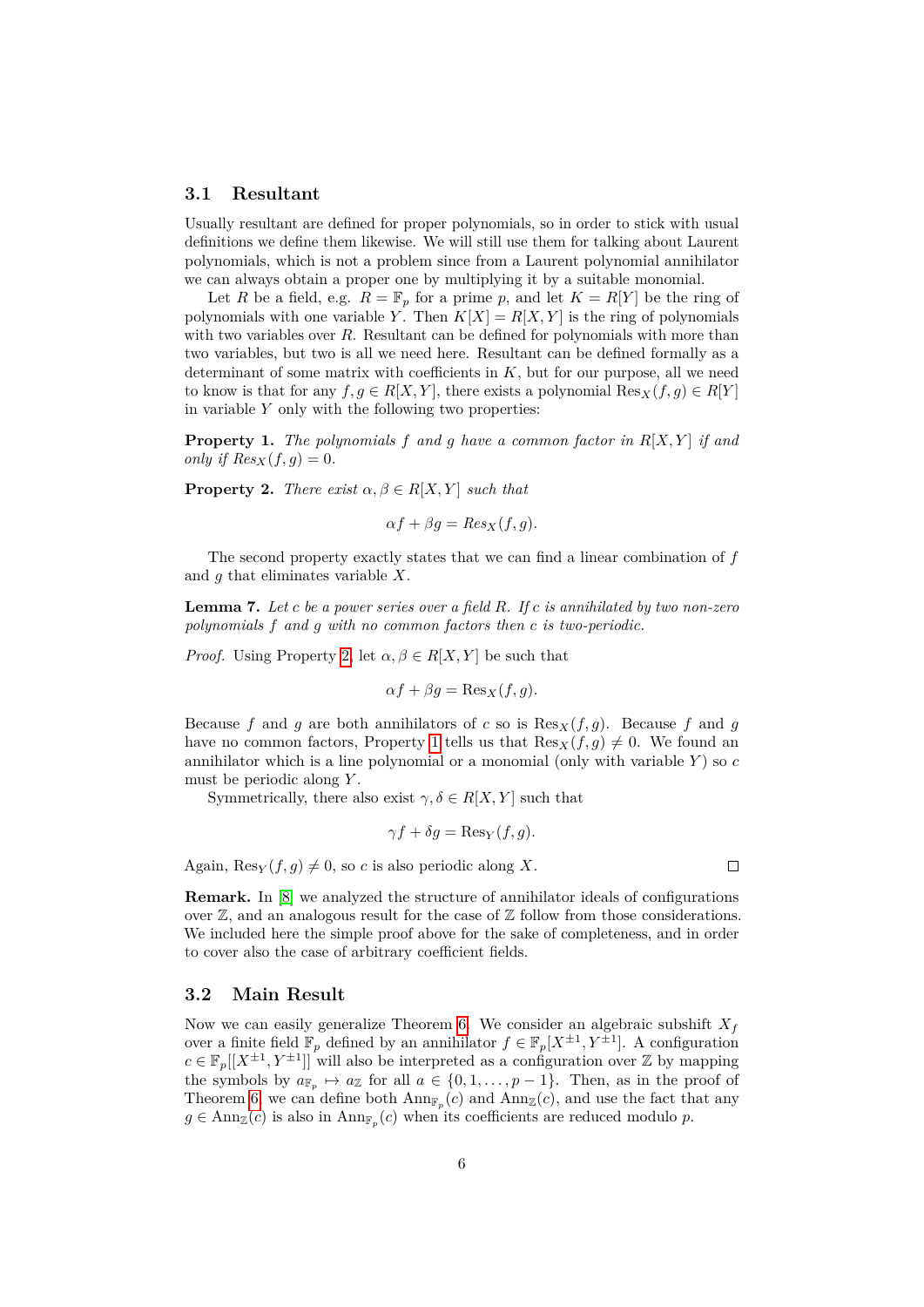**Theorem 8.** Let  $c \in X_f$  for a polynomial  $f \in \mathbb{F}_p[X^{\pm 1}, Y^{\pm 1}]$ , and suppose that  $Ann_{\mathbb{Z}}(c)$  *contains a non-zero polynomial.* 

- *If f has no line polynomial factors then c is two-periodic.*
- *If all line polynomial factors of f are in the same direction then c is periodic in this direction.*

*Proof.* By Theorem [2](#page-2-1) there exists non-zero  $(i_1, j_1), \ldots, (i_m, j_m) \in \mathbb{Z}^2$  such that  $(X^{i_1}Y^{j_1}-1)\cdots(X^{i_m}Y^{j_m}-1) \in \text{Ann}_{\mathbb{Z}}(c)$ . By performing computations modulo *p* instead, we have that  $g(X, Y) = (X^{i_1}Y^{j_1} - 1) \cdots (X^{i_m}Y^{j_m} - 1) \in \text{Ann}_{\mathbb{F}_p}(c)$ .

If *f* has no line polynomial factors then *f* and *g* do not have any common factors. By Lemma [7](#page-5-2) then *c* is two-periodic. This proves the first claim.

Suppose then that all line polynomial factors of *f* are in the same direction. Let *h* be the greatest common divisor of *f* and *g* so that we can write  $f = f'h$ and  $g = g'h$  where  $f'$  and  $g'$  do not have common factors. Note that h is a line polynomial: as a factor of *g h* is a product of line polynomials, and as a factor of *f* these line polynomials are all in the same direction.

Because  $c' = hc$  is annihilated by both  $f'$  and  $g'$  it follows from Lemma [7](#page-5-2) that  $c'$  is two-periodic. In particular, there is a line polynomial  $h'$  in the direction of *h* that annihilates *c*'. We have  $hh' \in Ann_{\mathbb{F}_p}(c)$  so that *c* is annihilated by the line polynomial  $hh'$  and is therefore periodic in this direction.

 $\Box$ 

Using Lemma [1](#page-2-0) we now immediately get that algebraic subshifts defined by an annihilator with at most one line polynomial factor have the generalized Nivat property.

<span id="page-6-1"></span>**Corollary 9.** *Let*  $c \in X_f$  *for a polynomial*  $f \in \mathbb{F}_p[X^{\pm 1}, Y^{\pm 1}]$  *whose line polynomial factors are all in the same direction. If c has low complexity then it is periodic.*

**Remark.** Elements of the Ledrappier subshift are exactly the space-time diagrams of the one-dimensional XOR cellular automaton. More generally, the algebraic  $\text{subshift } X_f \text{ defined by a polynomial of the form } f(X, Y) = Y - g(X) \in \mathbb{F}_p[X^{\pm 1}, Y^{\pm 1}]$ consists exactly of the space-time diagrams of the one-dimensional additive cellular automaton over  $\mathbb{F}_p$  whose local rule is given by  $q(X)$ . See Section 9 of [\[6\]](#page-10-11) for a short discussion about additive cellular automata. If  $q(X)$  has at least two terms then the support of *f* has triangular shape and therefore *f* has no line polynomial factors. If  $g(X)$  has one term then f itself is a line polynomial. In any case, Theorem [8](#page-5-3) and Corollary [9](#page-6-1) hold for the space-time diagrams of all one-dimensional additive cellular automata over field  $\mathbb{F}_p$ .

## <span id="page-6-0"></span>**4 Square Annihilators**

After Corollary [9,](#page-6-1) it is natural to take a look at configurations annihilated by polynomials with line polynomial factors in more directions. It turns out that already products of two line polynomials include examples with and without the generalized Nivat property. We first prove that the 4-dot system defined by  $(1 + X)(1 + Y)$  over  $\mathbb{F}_2$  has the generalized Nivat property and then we show that the system defined by  $(1+X^2)(1+Y^2)$  does not.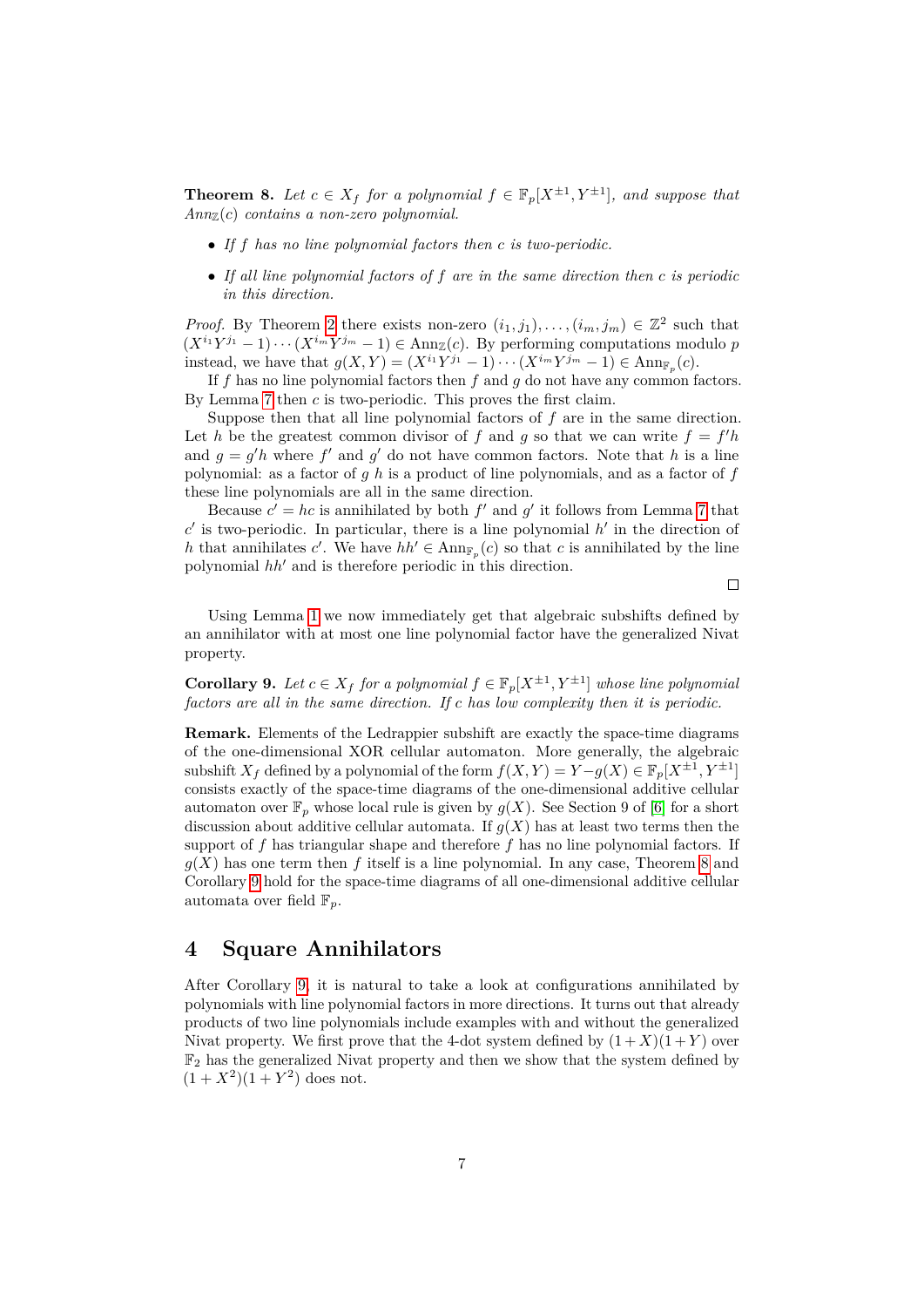#### **4.1 The 4-dot system**

**Definition 2.** The 4-dot system *S* is the algebraic subshift  $X_{fs}$  over  $\mathbb{F}_2$  defined by *the annihilator*  $f_S = 1 + X + Y + XY = (1 + X)(1 + Y)$ *.* 

**Theorem 10.** *Every low complexity*  $c \in X_{f_S}$  *is periodic.* 

*Proof.* Similarly as before, we are going to prove the more general statement that if *c* has a non-trivial annihilator  $p_0$  over  $\mathbb{Z}$  then it is periodic.

We first observe that  $c = h + v$  for  $h, v \in \mathbb{F}_2[[X^{\pm 1}, Y^{\pm 1}]]$  that are  $(1, 0)$ -periodic and  $(0, 1)$ -periodic, respectively. Indeed, we can take  $h_{i,j} = c_{0,j}$  and  $v_{i,j} = c_{i,0} + c_{0,0}$ , for all  $i, j \in \mathbb{Z}$ . Because  $(1 + X^i)(1 + Y^j)$  is a multiple of  $(1 + X)(1 + Y)$  over  $\mathbb{F}_2$ , polynomial  $(1 + X^i)(1 + Y^j)$  annihilates *c*, for all  $i, j \in \mathbb{Z}$ . This means that  $c_{i,j} = c_{0,j} + c_{i,0} + c_{0,0} = h_{i,j} + v_{i,j}.$ 

Using the periodicity of *h* and *v* we can write  $h = \mathbb{I}(X)s(Y)$  and  $v = t(X)\mathbb{I}(Y)$ , with  $\mathbb{I}(X) = \sum_{i \in \mathbb{Z}} X^i$  and *s*, *t* two formal series depending only one one variable. Let us define another binary configuration *d* by

$$
d(X, Y) = t(X)s(Y).
$$

In other words, *d* is the configuration that has ones where both *h* and *v* have ones:

*.*

$$
d_{i,j} = \begin{cases} 1 \text{ if } h_{i,j} = v_{i,j} = 1\\ 0 \text{ otherwise} \end{cases}
$$

Interpreted in Z, we have

$$
c = h + v - 2d.
$$

This is the case since the two sides are identical modulo two and both sides only contain values 0 and 1.

Consider next the polynomial

$$
p = p_0(X - 1)(Y - 1)
$$

over  $\mathbb{F}_2$ . Because  $p_0$  annihilates *c*, and  $X-1$  and  $Y-1$  annihilate *h* and *v*, respectively, we have that  $pc = ph = pv = 0$ . Therefore  $pd = 0$  as well, which can be written as

$$
p(X,Y)t(X)s(Y) = 0,
$$

emphasizing the variable dependencies of the polynomials. We have the following two cases:

*Case 1:* Suppose that  $p(X, Y)t(X) = 0$ . In  $p(X, Y)$  we collect together terms with the same power of variable *Y* , obtaining

$$
p(X,Y) = \sum_{j \in \mathbb{Z}} Y^j p_j(X)
$$

where at least some  $p_i(X)$  is a non-zero polynomial. We have

$$
\sum_{j\in\mathbb{Z}} Y^j p_j(X)t(X) = 0.
$$

This is an identity of formal power series so that  $p_j(X)t(X) = 0$  for all  $j \in \mathbb{Z}$ . But then also  $p_i(X)v = p_i(X)t(X)u(Y) = 0$ , so that *v* is annihilated by a non-zero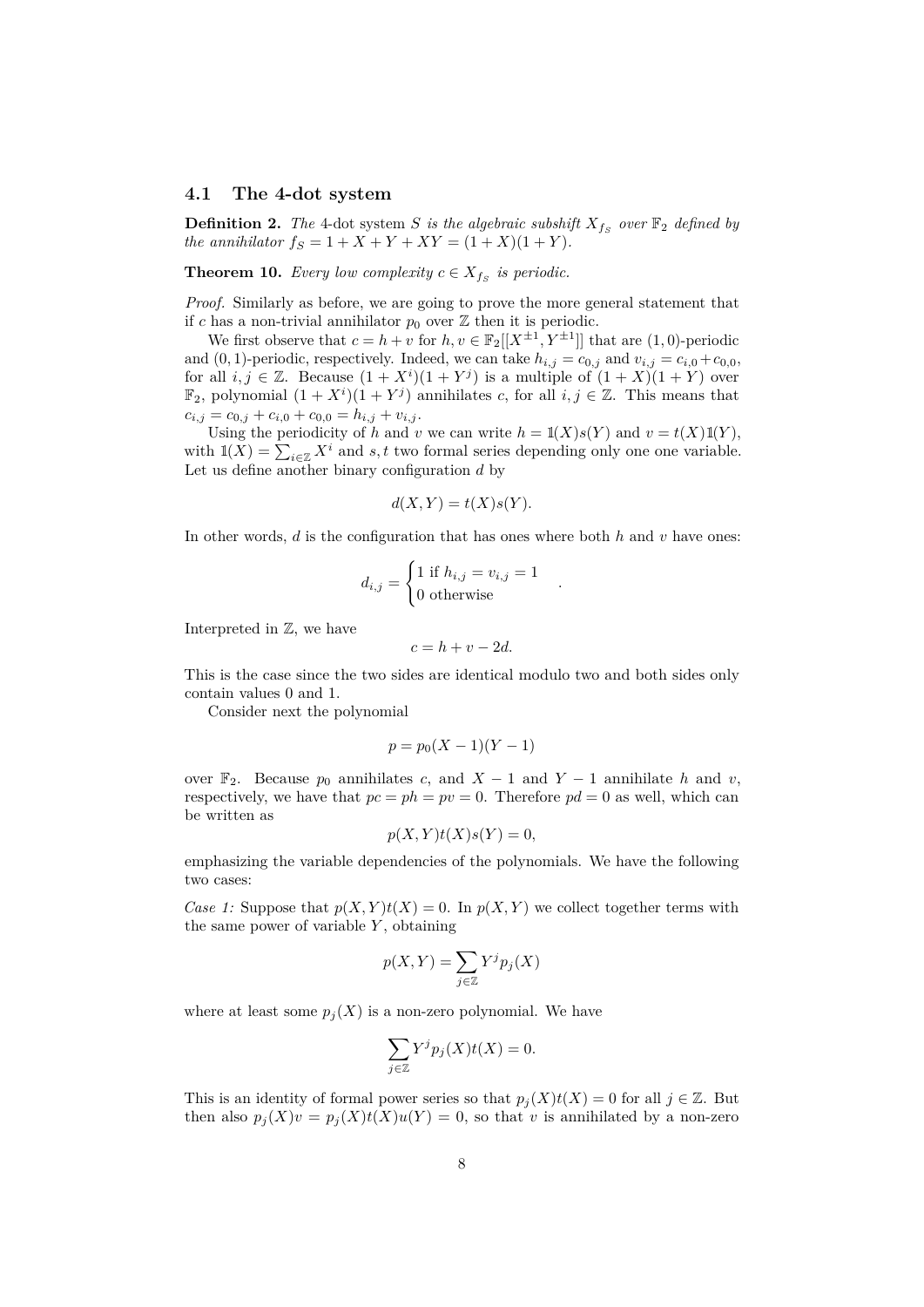horizontal line polynomial (or a non-zero monomial)  $p_i(X)$ . We conclude that *v* is horizontally periodic. But then also  $c = h + v$  is horizontally periodic as a sum of two horizontally periodic configurations.

*Case 2:* Suppose that  $p(X, Y)t(X) \neq 0$ . Now we collect in  $p(X, Y)t(X)$  together variables with the same power of variable *X*, obtaining

$$
p(X,Y)t(X) = \sum_{i \in \mathbb{Z}} X^i q_i(Y),
$$

where at least some  $q_i(Y)$  is a non-zero polynomial. Note that all  $q_i(Y)$  are polynomials because powers of the variable *Y* only come from the polynomial  $p(X, Y)$ . Because

$$
0 = p(X, Y)d(X, Y) = p(X, Y)t(X)s(Y) = \sum_{i \in \mathbb{Z}} X^{i} q_{i}(Y)s(Y),
$$

we have that  $q_i(Y)s(Y) = 0$  for all  $i \in \mathbb{Z}$ . Analogously to case 1 above, this implies that *h* is vertically periodic, and therefore also *c* is vertically periodic.  $\Box$ 

### **4.2 An algebraic subshift without the generalized Nivat property**

For some polynomials with two line polynomial factors, the associated subshift does not have the generalized Nivat property. This is typically the case when the annihilating polynomial allows the use of sublattices.

**Theorem 11.** *There exists a configuration c over*  $\mathbb{F}_2$  *annihilated by*  $f_T = (1 +$  $(X^2)(1+Y^2)$  *which is not periodic but has low complexity.* 

*Proof.* Let us take  $c = h + v$ , with

$$
h_{i,j} = \begin{cases} 1 \text{ if } j = 0 \text{ and } i \text{ even} \\ 0 \text{ otherwise} \end{cases} \text{ and } v_{i,j} = \begin{cases} 1 \text{ if } i = 1 \text{ and } j \text{ even} \\ 0 \text{ otherwise} \end{cases}
$$

Visually, *c* is the superposition of a horizontal and a vertical line on two disjoint sublattices, see Fig. [2.](#page-9-0) Clearly  $h$  is one-periodic with periodicity vector  $(2,0)$  and  $v$ is one-periodic with periodicity vector  $(0, 2)$ . Their sum *c* is not periodic.

The periodicity of *h* and *v* directly implies that  $f_T$  annihilates *c*: *h* being (2,0)periodic  $(1 + X^2)h = 0$  and, analogously, *v* being  $(0, 2)$ -periodic  $(1 + Y^2)v = 0$ . This means that  $f_T c = (1 + X^2)(1 + Y^2)h + (1 + X^2)(1 + Y^2)v = 0.$ 

The last thing we have to check is that *c* has low complexity, i.e, there is a shape *D* such that  $P_c(D) \leq |D|$ . It is sufficient to take *D* to be the scattered 3x3 square, as shown in Fig. [3.](#page-9-1) Patterns of shape *D* in *c* will only contain values from one of the four sublattices, depending on the parity of its position. If *D* is superimposed with sublattices 3 or 4, the pattern is blank. With sublattice 1, it can only contain values from  $h$ , so it can have four different values: blank, and the horizontal line crossing at the top, the middle or the bottom. If it is on sublattice 2, then it has values from  $v$ , and here again there are four different possibilities. Counting the blank shape only once, we obtain  $P_c(D) = 1 + 3 + 3 = 7 < 9 = |D|$ .

 $\Box$ 

*.*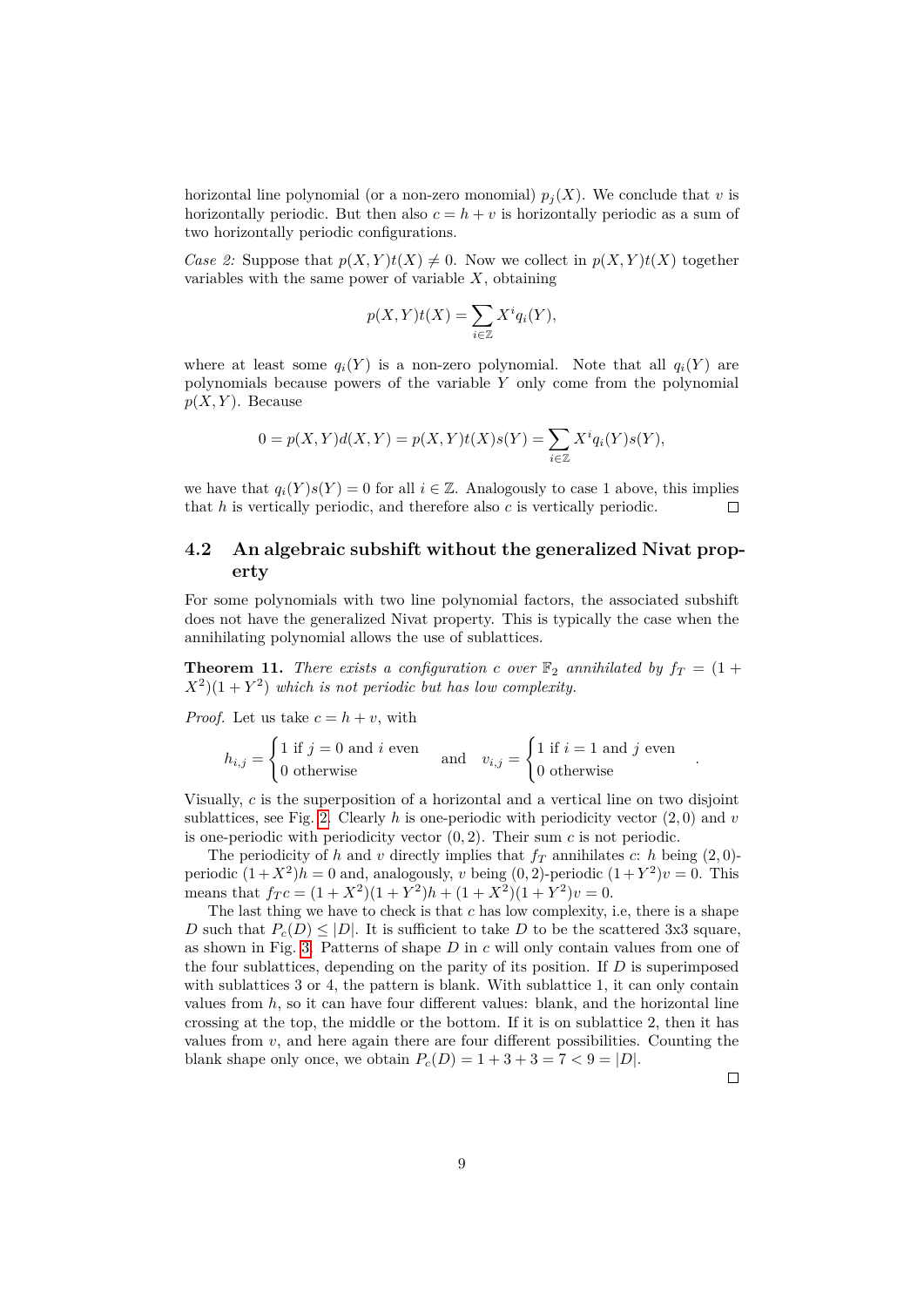| $\mathbf{1}$ | $\,2$          | $\mathbf{1}$   | $\overline{2}$ | $\mathbf{1}$ | $\sqrt{2}$     | $\mathbf 1$    | $\sqrt{2}$     | $\mathbf{1}$ | $\,2$          | $\mathbf{1}$ |
|--------------|----------------|----------------|----------------|--------------|----------------|----------------|----------------|--------------|----------------|--------------|
| $\sqrt{3}$   | $\overline{4}$ | 3              | $\overline{4}$ | $\sqrt{3}$   | $\overline{4}$ | 3              | $\overline{4}$ | $\sqrt{3}$   | $\overline{4}$ | $\sqrt{3}$   |
| $\mathbf{1}$ | $\,2$          | $\mathbf 1$    | $\,2$          | $\mathbf{1}$ | $\sqrt{2}$     | $\mathbf{1}$   | $\overline{2}$ | $\mathbf{1}$ | $\,2$          | $\mathbf 1$  |
| $\sqrt{3}$   | $\overline{4}$ | 3              | $\overline{4}$ | $\sqrt{3}$   | $\overline{4}$ | 3              | $\overline{4}$ | $\sqrt{3}$   | $\overline{4}$ | $\sqrt{3}$   |
| $\,1\,$      | $\,2$          | $\mathbf{1}$   | $\sqrt{2}$     | $\mathbf{1}$ | $\,2$          | $\mathbf{1}$   | $\overline{2}$ | $\,1\,$      | $\sqrt{2}$     | $\mathbf 1$  |
| $\sqrt{3}$   | $\overline{4}$ | 3              | $\overline{4}$ | $\sqrt{3}$   | $\overline{4}$ | 3              | $\overline{4}$ | 3            | $\overline{4}$ | $\sqrt{3}$   |
| $\mathbf{1}$ | $\,2$          | $\mathbf{1}$   | $\sqrt{2}$     | $\mathbf{1}$ | $\,2$          | $\overline{1}$ | $\,2$          | $\mathbf{1}$ | $\sqrt{2}$     | $\mathbf 1$  |
| $\sqrt{3}$   | $\overline{4}$ | 3              | $\overline{4}$ | $\sqrt{3}$   | $\overline{4}$ | 3              | $\overline{4}$ | $\sqrt{3}$   | $\overline{4}$ | $\sqrt{3}$   |
| $\mathbf{1}$ | $\,2$          | $\overline{1}$ | $\sqrt{2}$     | $\mathbf{1}$ | $\,2$          | $\mathbf{1}$   | $\sqrt{2}$     | $\mathbf{1}$ | $\sqrt{2}$     | $\mathbf 1$  |
| $\sqrt{3}$   | $\overline{4}$ | 3              | $\,4$          | $\sqrt{3}$   | $\,4$          | $\sqrt{3}$     | $\,4\,$        | $\sqrt{3}$   | $\overline{4}$ | $\sqrt{3}$   |
| $\mathbf{1}$ | $\sqrt{2}$     | $\mathbf 1$    | $\,2$          | $\mathbf{1}$ | $\,2$          | $\mathbf 1$    | $\sqrt{2}$     | $\mathbf{1}$ | $\sqrt{2}$     | $\mathbf 1$  |

<span id="page-9-0"></span>Figure 2: Sublattices of *c* and shape *D* superimposed. The horizontal line is from *h* and the vertical one from *v*.



<span id="page-9-1"></span>Figure 3: The shape *D* of low complexity.

# **5 Conclusions**

To prove Nivat's conjecture it is enough to consider configurations of two-dimensional algebraic subshifts over  $\mathbb{F}_p$ . We prove that simplest subshifts do not contain a counter example to the conjecture, and they even have the stronger property that any configuration that has low complexity with respect to any finite shape is periodic. It remains open to characterize which algebraic subshifts have this generalized Nivat property. It remains also an interesting algorithmic problem to decide for a set of at most |*D*| allowed patterns of shape *D*, for some finite  $D \subseteq \mathbb{Z}^2$ , whether there is a configuration all of whose *D*-patterns are among the allowed patterns. We do not know if this emptyness problem of low complexity subshifts of finite type is decidable in general, but if the given patterns come from one of the algebraic subshifts studied in this work then the emptyness problem is decidable by a standard argument because any configuration with these patterns must be periodic. We also ask whether the generalized Nivat property may fail for other reasons than having the support of the defining polynomial in a proper sublattice of  $\mathbb{Z}^2$ .